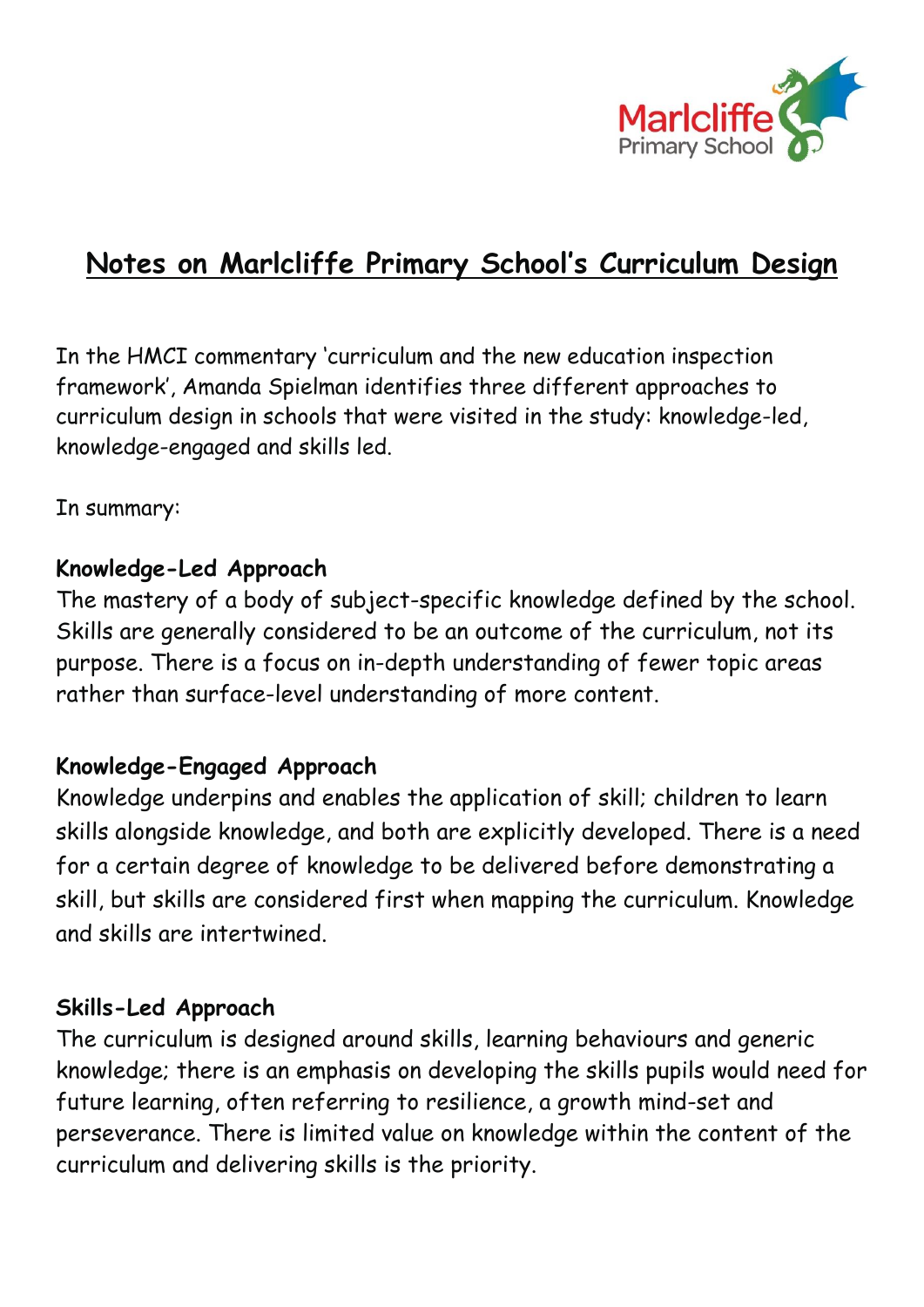

# **Marlcliffe's Curriculum Design**

Marlcliffe takes a knowledge-engaged approach to designing the curriculum. We aim to do the following:

- Provide children with knowledge that allows them to build links and enhance their learning across other subject; links are made across the subjects within topics and also influence the Literacy curriculum.
- Give children the knowledge and skills that may be lacking from their home environments to address social disadvantage; this happens in the classroom, in interventions and extra-curricular activities. All teachers are aware of children in receipt of Pupil Premium and explicitly make opportunities for them. These children are also offered subsidised residential visits and trips. There is a weekly homework club for those who do not have home support and nurture groups in Foundation Stage and Key Stage Two, which supports the development of social skills, collaborative behaviour and vocabulary. In addition, extra swimming lessons are offered to children with Pupil Premium who don't pass the required level of proficiency in Y4. Two free yoga club places are given to children who have a background of social disadvantage.
- Make strong links between reading and curriculum access; any children in Foundation Stage and Key Stage 1 not making sufficient reading progress are targeted through interventions; this continues in to Key Stage Two as necessary. Key Stage Two children study a class novel or texts connected with their topic and this introduces curriculumspecific vocabulary.
- Enrich the curriculum through well-planned regular trips to the local area, other settings and two residential trips in Key Stage Two. This is